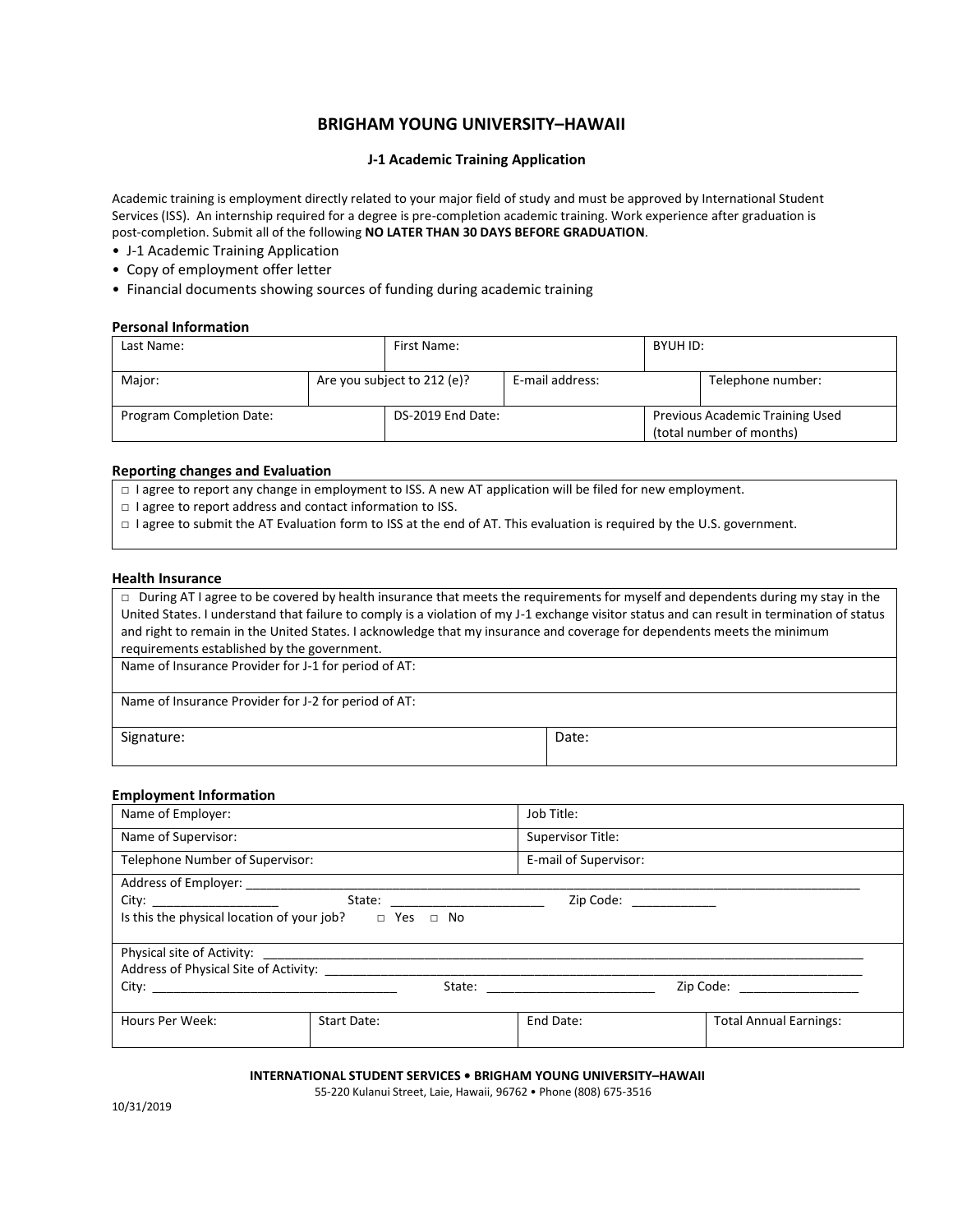### **Justification for Academic Training**

The regulations issued by the U.S. Department of State a) stipulate that academic training is directly related to the major field of study, b) require goals and objectives and c) require an explanation of how the training is critical or integral to the program of study. Complete this section. If needed, attach additional sheets.

| Describe the objectives of this academic training experience and how it is directly related to your major (eg. Connect your<br>job description/nature of the work to your major).                                                                                                         |
|-------------------------------------------------------------------------------------------------------------------------------------------------------------------------------------------------------------------------------------------------------------------------------------------|
| Explain how academic training is critical or integral to your major and how it will prepare you for employment (eg. Explain<br>your job responsibilities and how the employment will help you in the future. Distinguish your AT employment from student<br>jobs).                        |
| Explain how your extra-curricular activities, service, employment, etc. contribute to successful academic training and your<br>plans to serve in your home country. Give specific examples.                                                                                               |
| □ I have read the information with this application and agree to follow all requirements of academic training.<br>□ l agree that if I am approved for academic training I will return to my home country upon completion within the 30 days<br>grace period.                              |
| I acknowledge I have read and will comply with all aspects of academic training explained in this application.<br>Date: __________________________                                                                                                                                        |
| Endorsed by Academic Vice President Approved a Denied a<br>Signature: the contract of the contract of the contract of the contract of the contract of the contract of the contract of the contract of the contract of the contract of the contract of the contract of the contract of the |
| Approval by AT/OPT committee<br>Approved $\square$ Denied $\square$<br>Signature: The contract of the contract of the contract of the contract of the contract of the contract of the                                                                                                     |

### **INTERNATIONAL STUDENT SERVICES • BRIGHAM YOUNG UNIVERSITY–HAWAII**

55-220 Kulanui Street, Laie, Hawaii, 96762 • Phone (808) 675-351

# 10/31/2019

# **Academic Training**

Academic training is authorized employment for eligible J-1 exchange visitors that is directly related to the major field of study (noted on the DS-2019) and exposes students to operations in their field and should not be driven by labor needs of the employer. Worked should not provide unskilled or menial labor.

 • Authorized paid or unpaid employment approved by the program lead in the major field of study and an Advisor in International Student Services

• May be completed as part of a degree (pre-completion) or begin no later than 30 days after graduation (post-completion),

• Post-completion academic training must be at least part-time (20 hours/week). Students may have more than one employer at the same time, working up to 40 hours per week and must meet all applicable employment laws.

BYU–Hawaii will not approve a student leaving academic training for a new employer. Students must inform International Student Services if they end academic training employment. ISS will close the SEVIS record.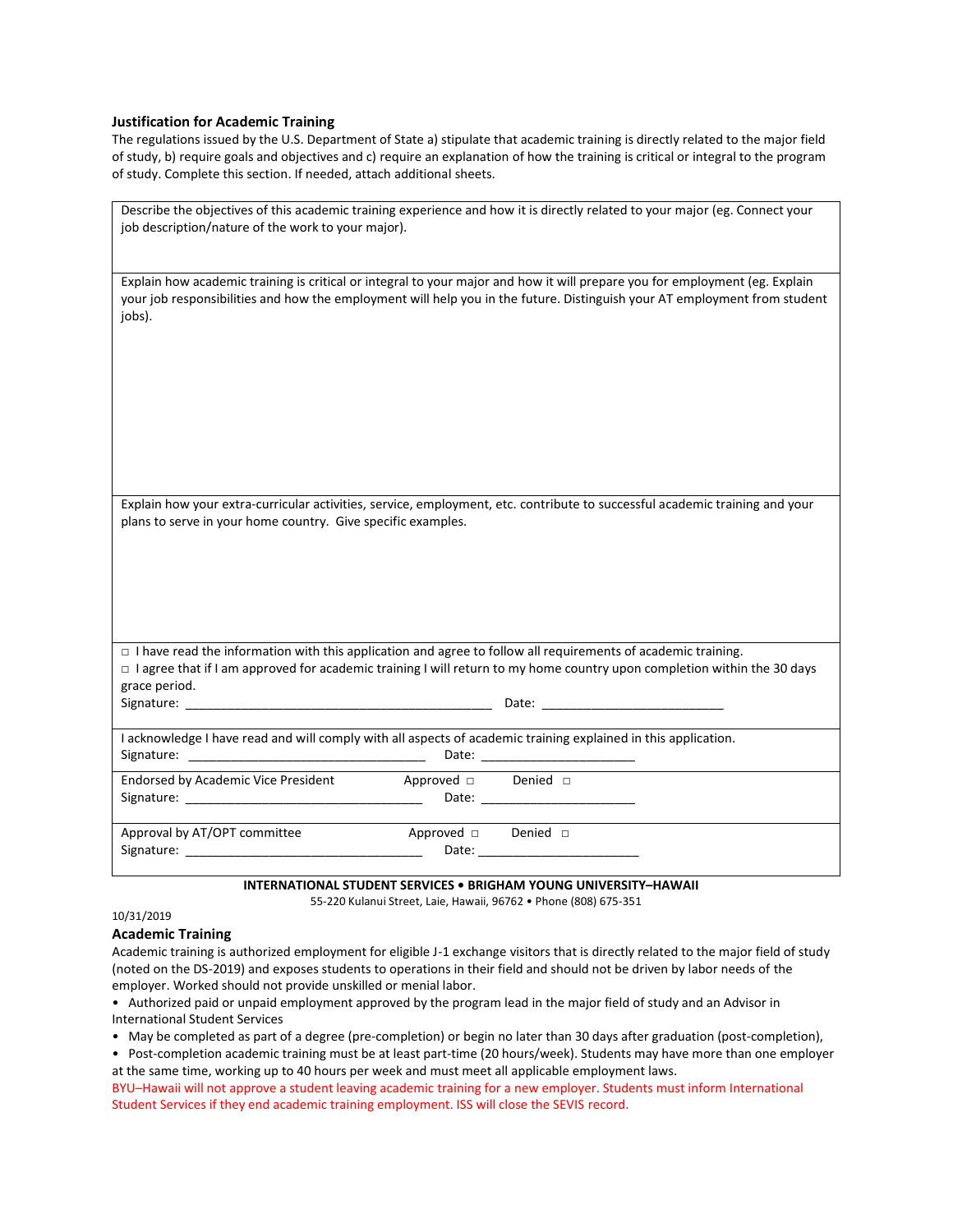• BYU–Hawaii approves post-completion academic training for up to 18 months of the exchange visitor's total academic training accumulated during the time of the visa.

 • Proof of health insurance for the period of AT must be provided to ISS BEFORE receiving a new DS-2019 for academic training.

• The J-1 student (and dependents where applicable) is expected to return home within the 30-day grace period after completing academic training[.](https://am.nafsa.org/manual/56-j-1-exchange-visitors/373-college-and-university-students/410-academic-training-for-j-1-students)

### **Criteria**

- 1. The student is primarily in the United States to study and not for employment.
- 2. The student is in good standing and has no holds (financial, Honor Code)
- 3. The student should complete all requirements for a bachelor's degree from BYU-Hawaii before starting post-graduation academic training
- 4. Approval by an ISS Advisor is given before the starting date for the duration and type of training shown on the DS-2019.
- 5. The student must provide proof of financial support for the period of academic training (\$850 month for a single student or \$2,650 month for a married with 1 dependent). Bank statements should be not more than 6 months old.
- 6. If the academic training is paid, the student must provide proof of financial support for the first month of the training period. The student must also be able to show that the earnings from paid employment exceeds the estimated costs to cover personal expenses.

7.

### **Cost estimate for a Single J-1 student**

| <b>Cost</b>            | <b>Month</b> | <b>4 Months</b> | <b>6 Months</b> | <b>12 Months</b> |
|------------------------|--------------|-----------------|-----------------|------------------|
| Rent                   | \$450        | \$1,800         | \$2.700         | \$5,400          |
| Food                   | \$150        | \$600           | \$900           | \$1,800          |
| <b>Living Expenses</b> | \$100        | \$400           | \$600           | \$1,200          |
| <b>Transportation</b>  | \$100        | \$400           | \$600           | \$1,200          |
| <b>Insurance</b>       | \$50         | \$200           | \$300           | \$600            |
| TOTAL                  | \$850        | \$3.400         | \$5.100         | \$10.200         |

#### **Cost estimate for Married J-1 student**

| Costs           | Month   | <b>12 Months</b> |
|-----------------|---------|------------------|
| Rent            | \$1,500 | \$18,000         |
| Food            | \$600   | \$7.200          |
| Living expenses | \$400   | \$4.800          |
| Transportation  | \$100   | \$1,200          |
| Insurance       | \$50    | \$600            |
| Total           | \$2.650 | \$31,800         |

### **Application deadline and process**

All documents must be submitted to International Students Services **no later than 30 days before graduation in the last semester.** Students are encouraged to apply early.

- 1. Meet with an ISS advisor in the semester before your final semester to discuss the process.
- 2. Meet with Career Services to take advantage of their resources and services to find employment in the target area.
- 3. Find an employment offer and present a hard copy of the letter on company letterhead paper to ISS. The letter should include the following:
	- a. The name of the employer and the name of the employee
	- b. The title of the position
	- c. A brief description of job duties and responsibilities
	- d. Start and ending dates
	- e. Name of the supervisor
	- f. Compensation (and or benefits offered)
	- 4. The ISS will review the employment offer letter and Academic Vice President Walker will review the application. If approved, the application will be reviewed by the ISS Academic Training Committee.
	- 5. The Academic Training Committee will review the application and employment lettter along with all other relevant information. The applicant will receive written notification within 7 business days.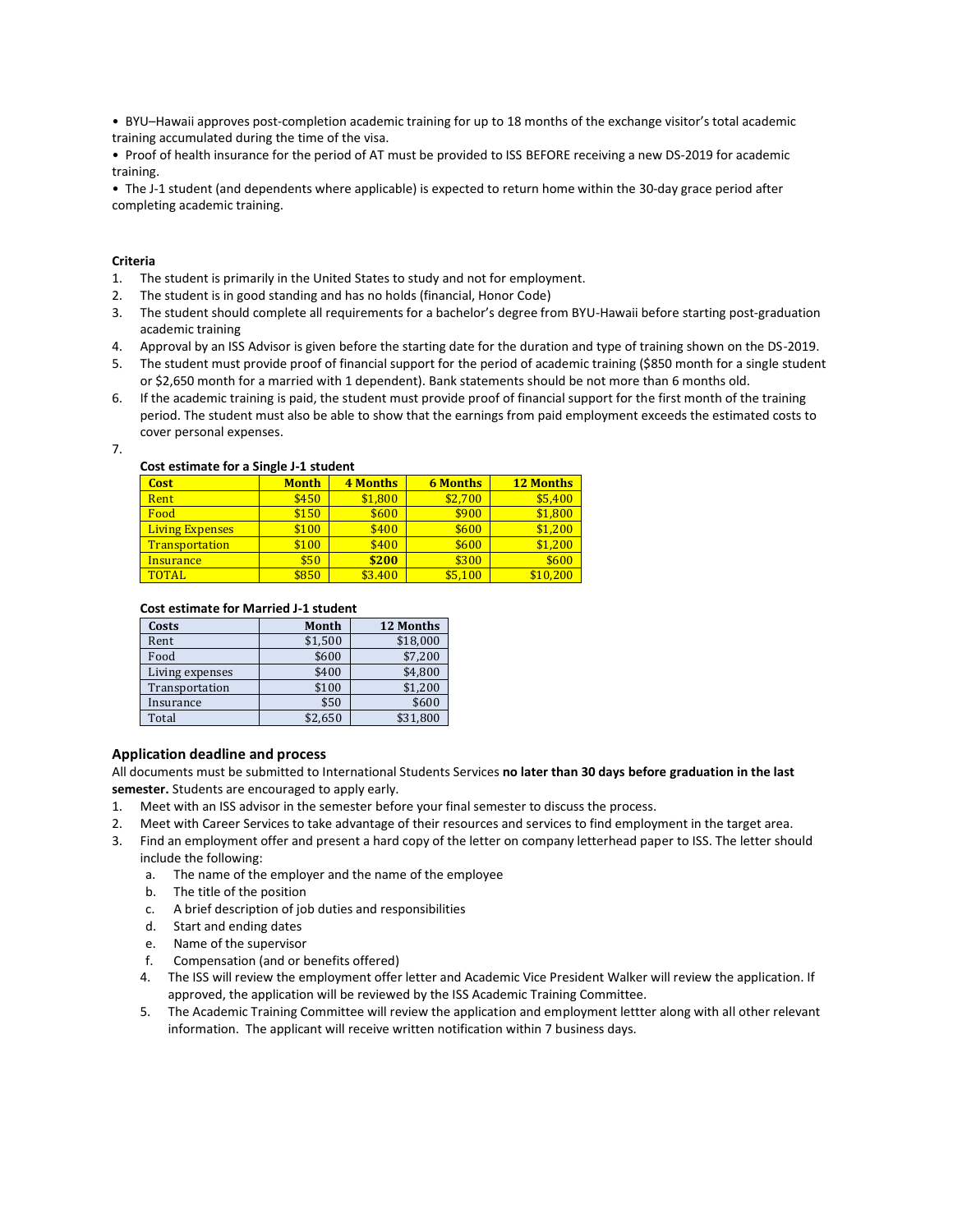# **Health Insurance**

As a condition of maintaining status during AT, students and dependents must continue to meet government requirements to have health insurance until the completion of their stay in the United States. An ISS advisor will issue the DS-2019 **AFTER** the student presents proof of health insurance to ISS.

U.S. Department of Health Required Health Insurance Coverage for J-1 and J-2 Exchange Visitors

| <b>Item</b>                        | <b>Minimum requirement</b>        |
|------------------------------------|-----------------------------------|
| <b>Medical benefits</b>            | \$100,000 per accident or illness |
| Repatriation of remains            | \$25,000                          |
| Medical evacuation                 | \$50,000                          |
| Deductible per accident or illness | \$500                             |

Source: 22 CFR 62.14 (b-1-4 and c)

Last updated 09/07/2021